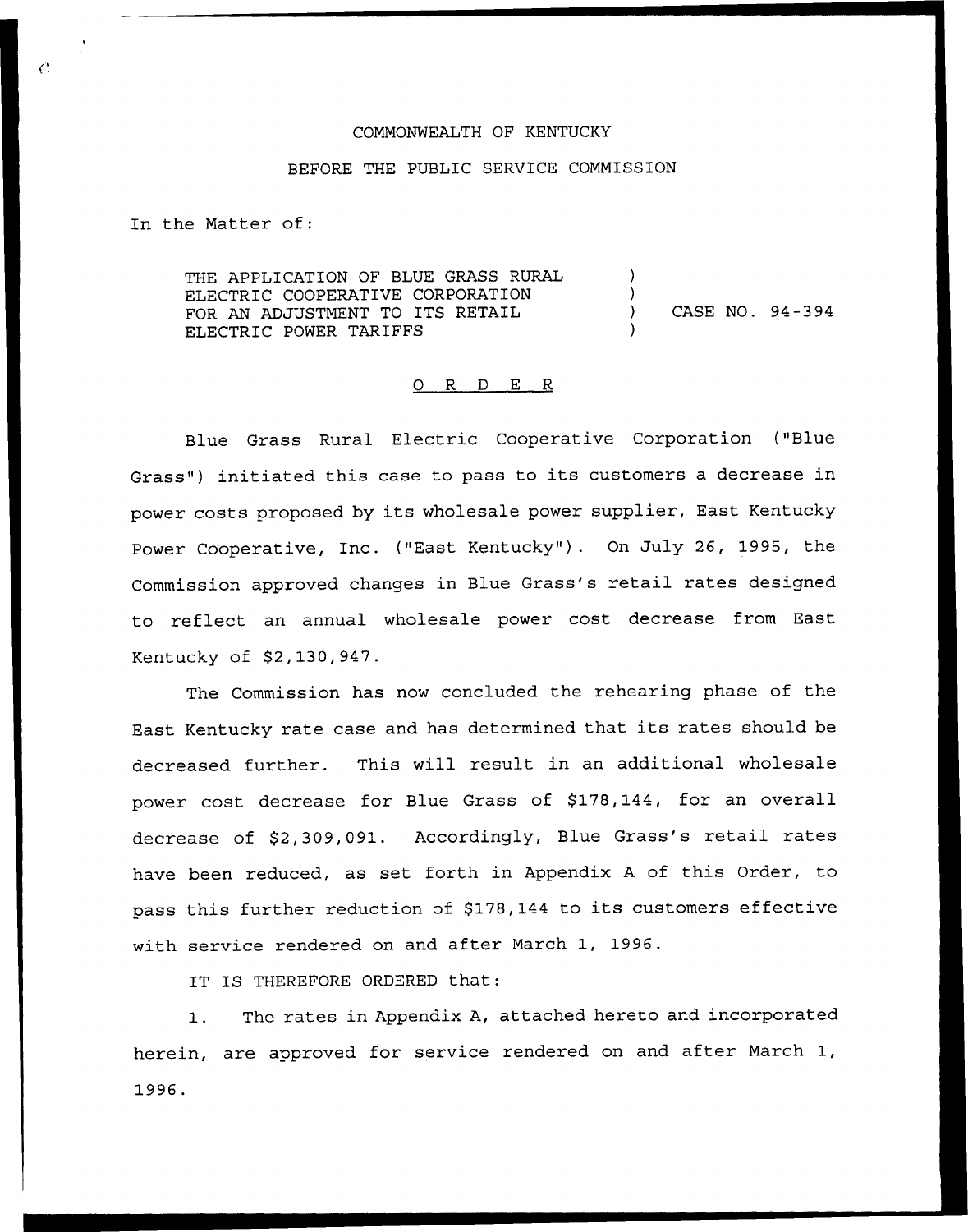Within 20 days of the date of this Order, Blue Grass  $2.$ shall file with the Commission revised tariff sheets setting out the rates approved herein.

Done at Frankfort, Kentucky this 28th day of February, 1996.

PUBLIC SERVICE COMMISSION

Bèla *ir*man

Vice Chairman

Commissione

ATTEST:

Ola Execut īve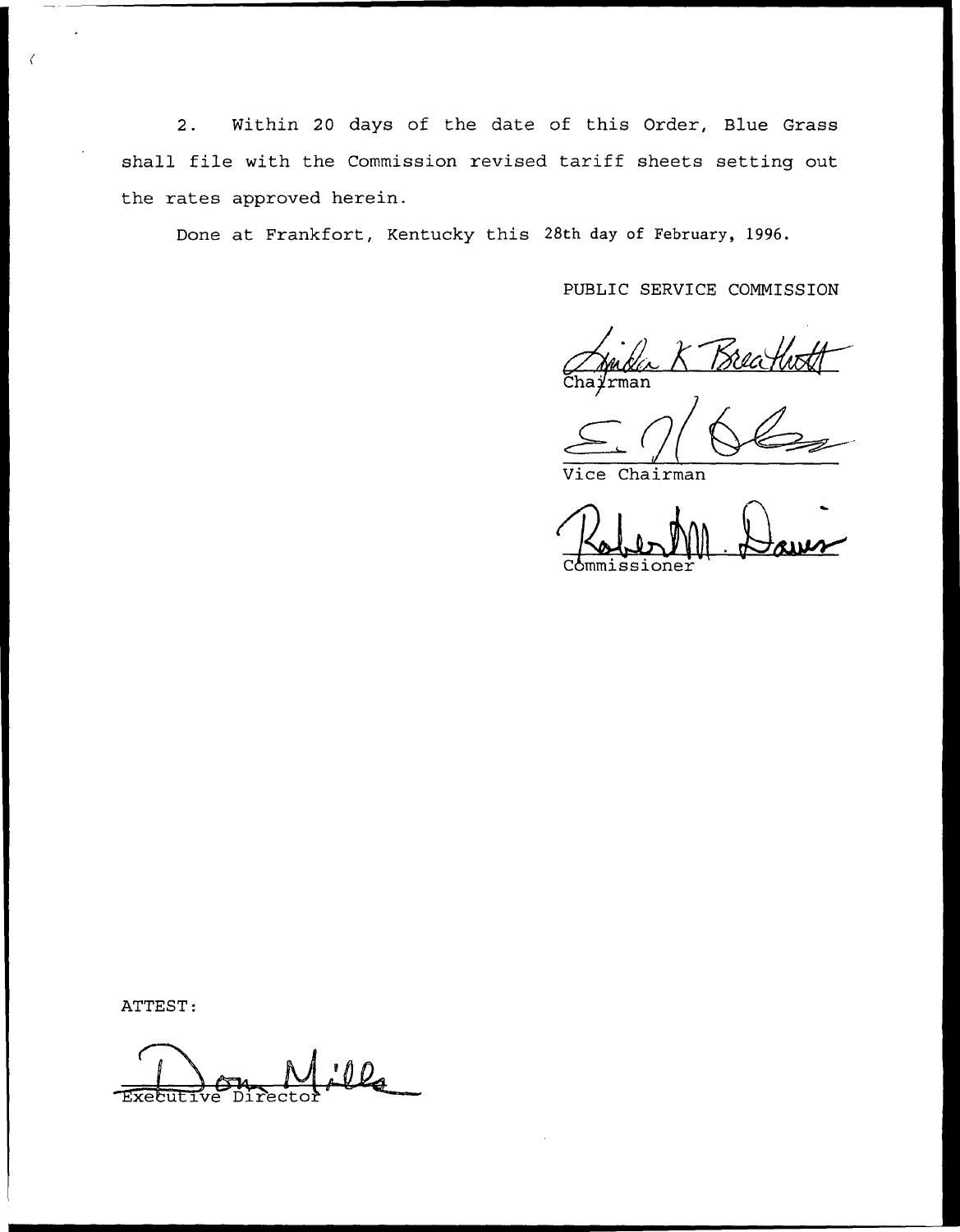# APPENDIX A

### APPENDIX TO AN ORDER OF THE KENTUCKY PUBLIC SERVICE COMMISSION IN CASE NO. 94-394 DATED FEBRUARY 28, 1996.

The following rates and charges are prescribed for the customers in the area served by Blue Grass Rural Electric Cooperative Corporation. All other rates and charges not specifically mentioned herein shall remain the same as those in effect under authority of this Commission prior to the effective date of this Order.

#### GS-1 (RESIDENTIAL, FARM AND NON-FARM)

Rate:

All KWH Per Month 9.052300 Per KWH

C-1 — COMMERCIAL AND INDUSTRIAL LIGHTING & POWER SERVICE Energv Charac (Under 50 KN)

First 3,000 KNH All Over 3,000 KWH 9.056550 Per KNH .051750 Per KNH

### $LP - #1 - LARGE$  POWER

Enerav Charac (51-500 KW)

| First                | 10,000 KWH | \$.041470 Per KWH |  |
|----------------------|------------|-------------------|--|
| Next                 | 15,000 KWH | .034770 Per KWH   |  |
| Next                 | 50,000 KWH | .029170 Per KWH   |  |
| Next 75,000 KWH      |            | .026870 Per KWH   |  |
| All Over 150,000 KWH |            | .025170 Per KWH   |  |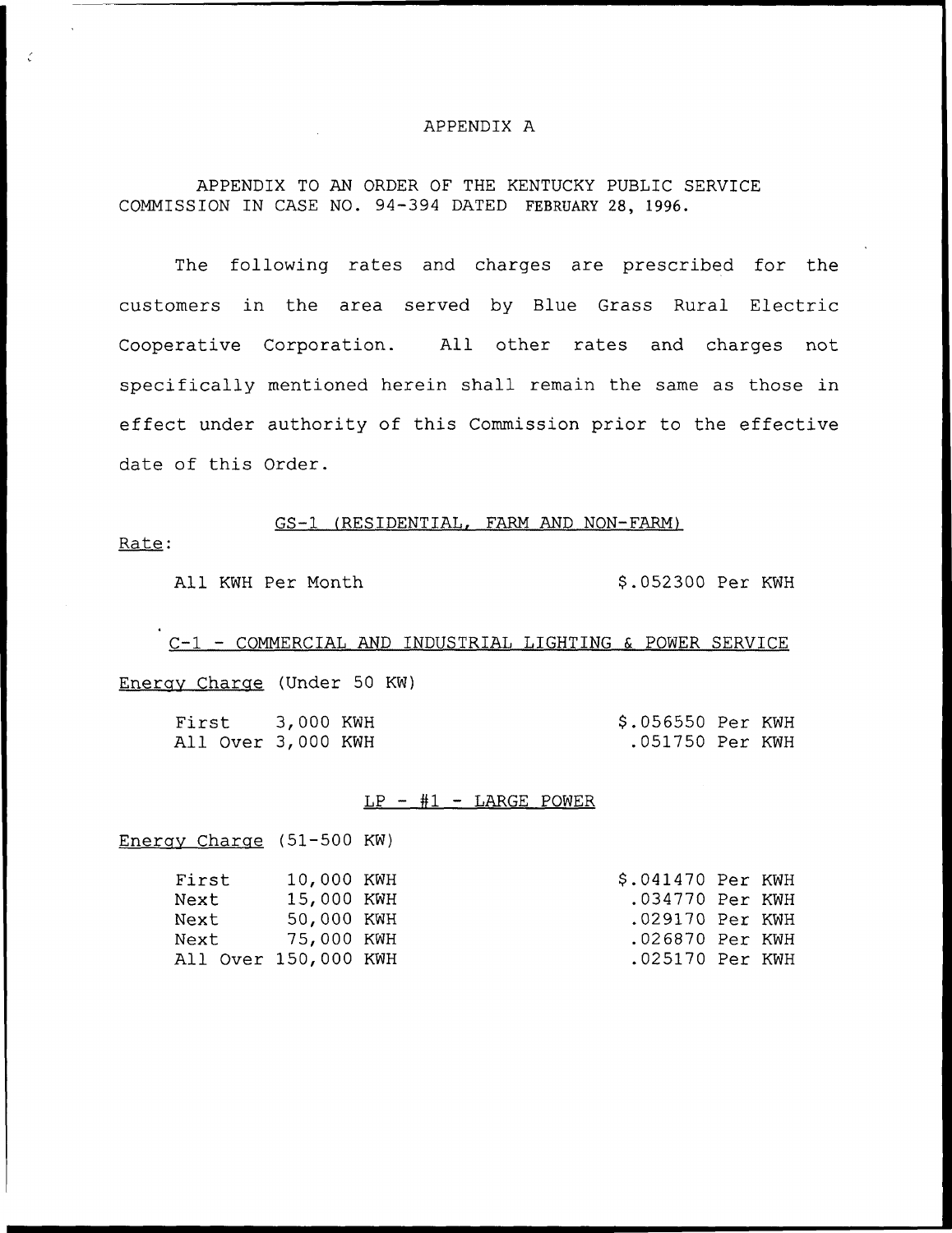### $LP - #2 - LARGE$  POWER

Rate:

 $\sim 10^7$ 

 $\mathbf{c}$ 

|  | Energy Charge (Over 500 KW) |  |  |  |
|--|-----------------------------|--|--|--|
|--|-----------------------------|--|--|--|

|  | 3,500 KWH<br>6,500 KWH<br>140,000 KWH<br>200,000 KWH<br>400,000 KWH<br>550,000 KWH<br>All Over 1,300,000 KWH | \$.042300 Per KWH<br>.034030 Per KWH<br>.028900 Per KWH<br>.027350 Per KWH<br>.026430 Per KWH<br>.025510 Per KWH<br>.020240 Per KWH |
|--|--------------------------------------------------------------------------------------------------------------|-------------------------------------------------------------------------------------------------------------------------------------|

### SECURITY LIGHTS

### Rate Per Liaht Per Month:

|  | 175 Watt Mercury Vapor        |  | \$4.51 |
|--|-------------------------------|--|--------|
|  | 400 Watt Mercury Vapor        |  | 6.43   |
|  | 100 Watt High Pressure Sodium |  | 4.84   |
|  | 250 Watt High Pressure Sodium |  | 6.69   |

### STREET LIGHTING

# Rate Per Liaht Per Month:

|                       |  |  |  |  | 70 Watt High Pressure Sodium (ornamental)  | \$5.03 |
|-----------------------|--|--|--|--|--------------------------------------------|--------|
|                       |  |  |  |  | 100 Watt High Pressure Sodium (ornamental) | 6.45   |
|                       |  |  |  |  | 250 Watt High Pressure Sodium (ornamental) | 8.43   |
|                       |  |  |  |  | 70 Watt High Pressure Sodium (colonial)    | 7.81   |
| (15' Mounting Height) |  |  |  |  |                                            |        |

### GS-2 OFF-PEAK RETAIL MARKETING RATE (ETS)

### Rate:

All KWH Per Month  $$.031380$  Per KWH

## LARGE INDUSTRIAL RATE SCHEDULE C-1

### Monthlv Rate:

Energy Charge  $$.027580$  Per KWH